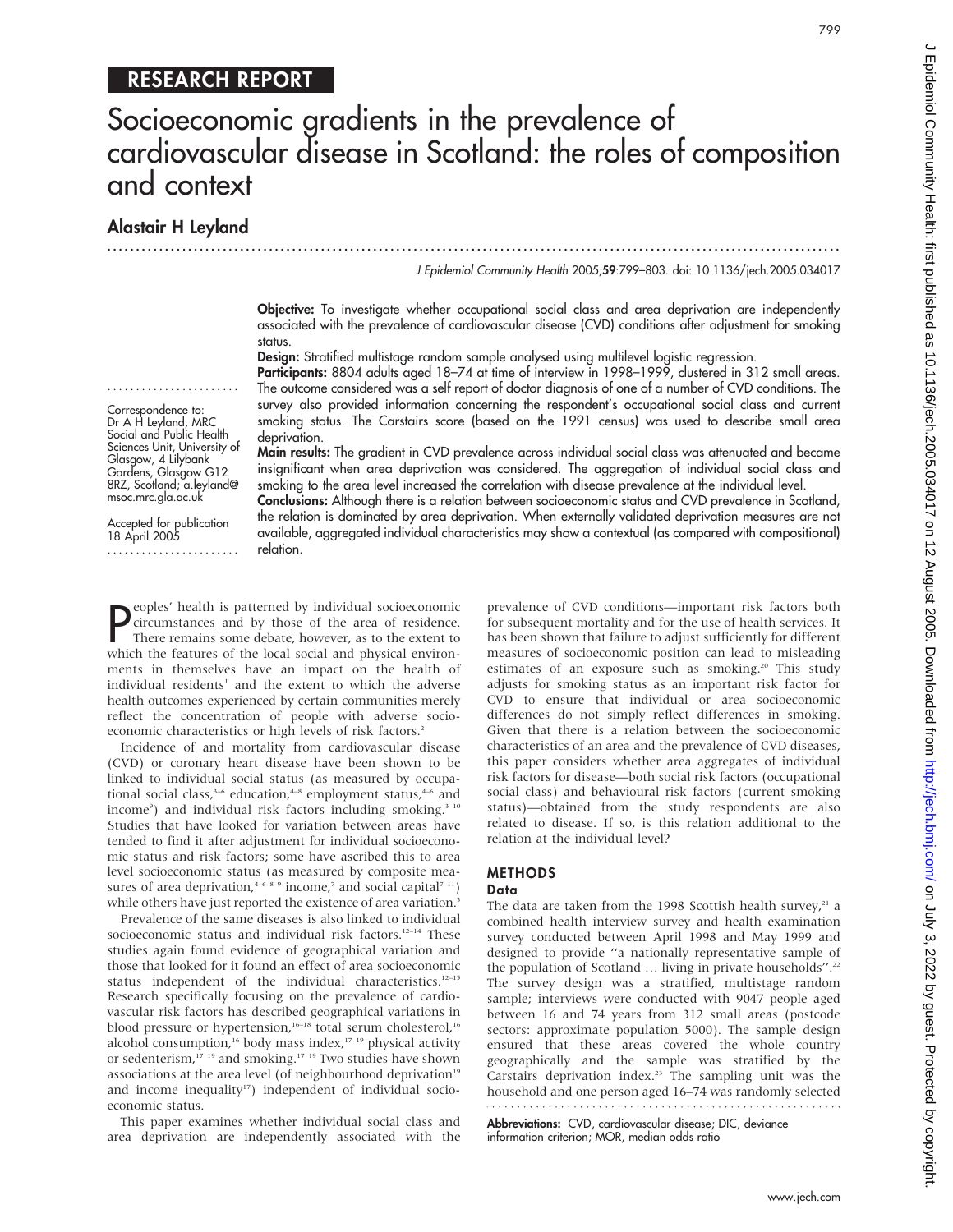from each household to participate in the survey; an interview was obtained from 77% of the eligible households. Of the 8842 adults aged 18–74, smoking status was missing for 26 cases (0.14%) and the presence of CVD for 12 (0.29%); excluding these cases left 8804 people.

The interviewer asked the respondent whether they had ever been told by the doctor that they had any of the following CVD conditions: heart murmur (excluding while pregnant), diabetes (excluding while pregnant), high blood pressure (excluding while pregnant), angina, heart attack, irregular heart rhythm, other heart condition, or stroke. The dependent variable analysed was the presence of one or more CVD conditions. Social class and smoking were used as individual risk factors; the former was based on the registrar general's classification of occupation, and grouped into high social class (I/II: professional and managerial), intermediate (IIINM and IIIM: skilled workers), and low (IV/V/missing: semiskilled and unskilled manual workers and missing). Smoking was categorised as never smoked, light smokers  $(<$ 10 cigarettes per day), moderate (10 $<$ 20) and heavy (20+) smokers as well as former smokers. The Carstairs score—an index comprising male unemployment, social class, overcrowding, and lack of car ownership based on the 1991 census—was used as an indicator of material deprivation at the area level.<sup>24 25</sup>

#### Analysis

Multilevel modelling using Markov chain Monte Carlo as implemented by the statistical package  $MLwiN<sup>26</sup>$  took account of the hierarchical data structure imposed through the multistage sample design.<sup>27</sup> Multilevel logistic regression was used to estimate the associations between the prevalence of CVD conditions and individual social class, area deprivation, and smoking, both independently and simultaneously adjusting for the other risk factors. All models were adjusted for age and sex. Inferences were drawn from chains of length 25 000 after a burn-in of 5000; the results presented are the mean and 95% confidence intervals from the posterior distribution. The significance of risk factors was determined by considering whether the estimated odds ratios differ significantly from 1, and models were compared using the deviance information criterion (DIC).<sup>28</sup>

To assess whether the discriminatory effect of the Carstairs score could be attributed to its being a continuous score (as compared with the three categories used for social class), the Carstairs score was also categorised into three groups—most deprived, mid-deprived, and least deprived—such that about one third of the survey population was in each group. The importance of context was assessed further by aggregating the individual risk factors from the survey data—social class and smoking—to the area level. Area level social class was measured by the difference between the proportion of study respondents in each area in low and high social classes. This measure was chosen in preference to the alternative measure of the proportion of the population in the low social class because it is able to distinguish between areas with the same proportion of the population in the low social class but different proportions in the high (and mid) class. The difference is highly correlated with the proportion in the low social class ( $\rho = 0.90$ ). Area level smoking took individual current smoking levels into account; the score was the average for an area with light smokers coded 1, moderate smokers 2, heavy smokers 3, and never smokers or former smokers coded 0.

#### RESULTS

Table 1 describes the crude and age standardised prevalence of each condition together with the prevalence of any of the conditions for men and women. At least one condition was present in 28% of men and 27% of women. The largest single contributing group was high blood pressure, reported by 20% of men and 19% of women; excluding this would reduce the prevalence of one or more of the remaining conditions to 16% and 14% respectively.

Table 2 shows a simple summary of the covariates among those with and without CVD conditions. Those with one or more conditions are likely to be older (mean age 55 compared with 43 for those with no conditions) and are more likely to be former smokers (32%  $v$  22%). They are also more likely to come from the most deprived areas, but the other (unadjusted) variables show little signs of any association.

Table 3 presents the results of the modelling as odds ratios together with 95% confidence intervals. Model A describes the null model (adjusted for just age and sex). The DIC is used to compare models; a lower value suggests a better model (having taken into account the effective number of parameters in the model).<sup>28</sup> The variance between areas is on the log odds ratio scale and therefore difficult to interpret. Assuming a threshold model, a variance of 0.035 implies an intraclass correlation coefficient of 0.011.<sup>29</sup> This means that, having adjusted for age and sex, just over 1% of the differences in the prevalence of CVD conditions is attributable to differences between areas. Alternatively, this variance corresponds to a median odds ratio (MOR) of 1.20.30 (The MOR is the median of the odds ratios due to area of residence obtained when comparing two individuals with identical characteristics from two different randomly chosen areas. As an odds ratio the MOR can be compared with any other odds ratios in table 3.) Models B and C add individual social class and smoking status in separate models. There is a

|                                                           | Men   |                     | Women |                     |  |
|-----------------------------------------------------------|-------|---------------------|-------|---------------------|--|
| Condition                                                 | Crude | Age<br>standardised | Crude | Age<br>standardised |  |
| Heart murmur                                              | 249   | 240                 | 321   | 304                 |  |
| <b>Diabetes</b>                                           | 343   | 304                 | 245   | 212                 |  |
| High blood pressure                                       | 1955  | 1790                | 1874  | 1657                |  |
| Angina                                                    | 668   | 551                 | 518   | 415                 |  |
| Heart attack                                              | 508   | 420                 | 212   | 160                 |  |
| Irregular heart rhythm                                    | 430   | 386                 | 471   | 442                 |  |
| Other heart condition                                     | 181   | 164                 | 88    | 84                  |  |
| Stroke                                                    | 186   | 152                 | 154   | 117                 |  |
| Any cardiovascular condition                              | 2816  | 2563                | 2687  | 2403                |  |
| Cardiovascular condition excluding<br>high blood pressure | 1609  | 1413                | 1422  | 1251                |  |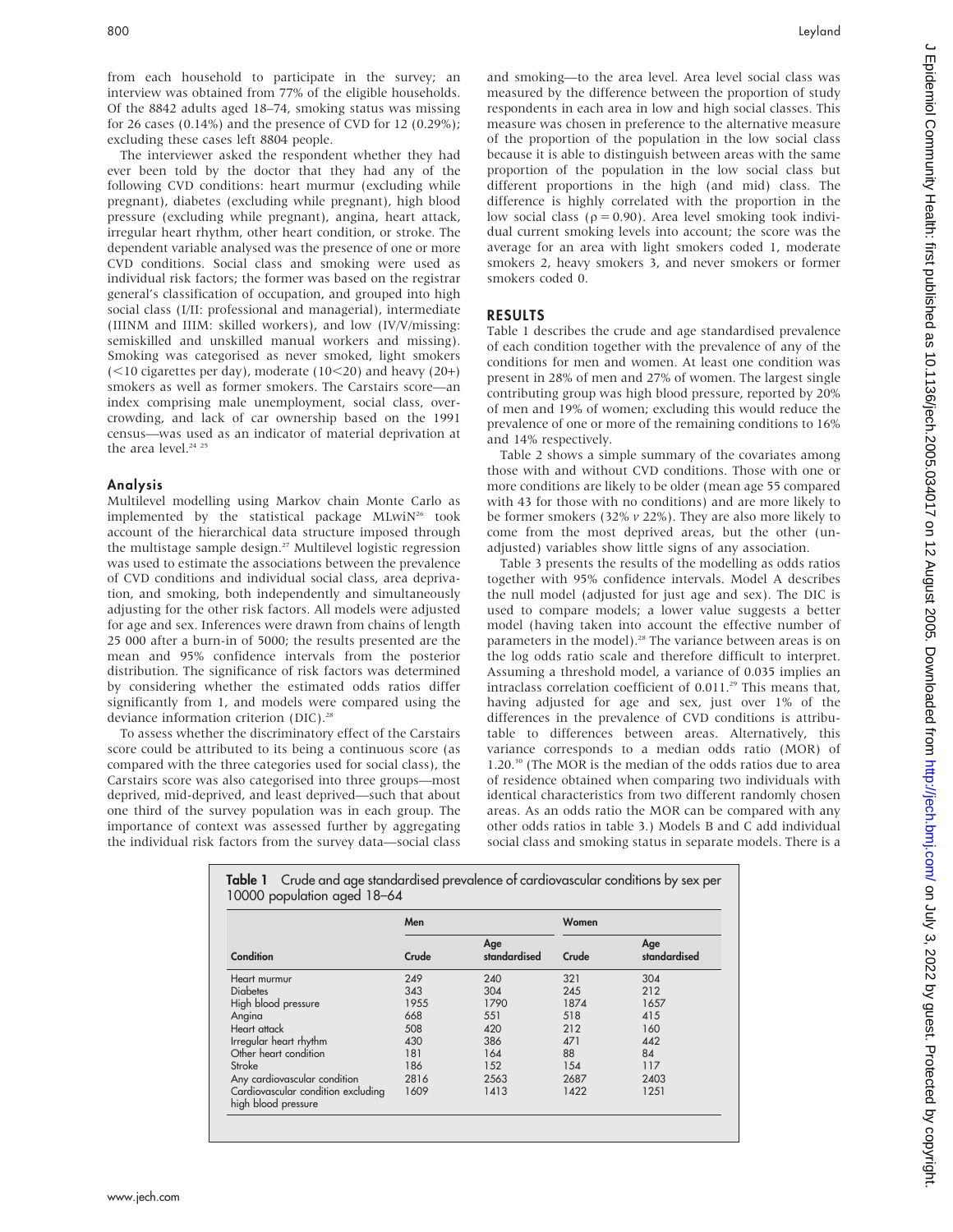Table 2 Number of cases/mean and %/SD of individual and area level covariates among people with and without CVD conditions (n = 8804)

|                         | With CVD condition |                 | <b>Without CVD condition</b> |                 |  |
|-------------------------|--------------------|-----------------|------------------------------|-----------------|--|
| Covariate               | N/mean             | $\frac{\%}{SD}$ | N/mean                       | $\frac{\%}{SD}$ |  |
| Individual level        |                    |                 |                              |                 |  |
| Age(y)                  | 55.4               | 13.7            | 42.7                         | 14.7            |  |
| Sex                     |                    |                 |                              |                 |  |
| Men                     | 1075               | 44.5            | 2742                         | 42.9            |  |
| Women                   | 1340               | 55.5            | 3647                         | 57.1            |  |
| Social class            |                    |                 |                              |                 |  |
| High                    | 621                | 25.7            | 1800                         | 28.2            |  |
| Intermediate            | 1025               | 42.4            | 2661                         | 41.6            |  |
| Low                     | 769                | 31.8            | 1928                         | 30.2            |  |
| Smoking                 |                    |                 |                              |                 |  |
| Never                   | 872                | 36.1            | 2701                         | 42.3            |  |
| Light                   | 143                | 5.9             | 434                          | 6.8             |  |
| Moderate                | 302                | 12.5            | 968                          | 15.2            |  |
| Heavy                   | 323                | 13.4            | 910                          | 14.2            |  |
| Former                  | 775                | 32.1            | 1376                         | 21.5            |  |
| Area level              |                    |                 |                              |                 |  |
| Carstairs score         | 0.08               | 3.33            | $-0.31$                      | 3.24            |  |
| Categorised deprivation |                    |                 |                              |                 |  |
| Most deprived           | 875                | 36.2            | 2083                         | 32.6            |  |
| Mid deprived            | 804                | 33.3            | 2116                         | 33.1            |  |
| Least deprived          | 736                | 30.5            | 2190                         | 34.3            |  |
| Area social class       | 0.051              | 0.239           | 0.024                        | 0.242           |  |
| Area smoking score      | 0.792              | 0.305           | 0.767                        | 0.307           |  |

slight increase in the odds of CVD conditions across social classes and increased risk among former smokers relative to non-smokers. Model D shows a sharply increasing risk with increasing area deprivation; the DIC suggests substantially improved fit and the Carstairs score seems to explain about half of the variance between areas. The odds ratio of 1.04 (95% CI 1.02 to 1.06) corresponds to a unit increase in the Carstairs score. The interquartile (IQ) range of the Carstairs score for the 312 areas in this sample was 4.11 so the odds associated with living in an area at the 75th centile for deprivation were about 18% higher than an area at the 25th centile (OR = 1.18, 95% CI 1.10 to 1.26).

Model E adjusts for individual social class and smoking status and area deprivation simultaneously. The effect of individual social class is attenuated by the addition of area deprivation, while the odds of CVD conditions remain higher among former smokers compared with never smokers. A comparison of the DIC with model D shows that the addition of individual social class and smoking status does not improve the model containing area deprivation only. When the Carstairs score is categorised in nodel F a clear gradient is apparent across deprivation tertiles. Although the fit of the model is not as good as for the continuous Carstairs scores (model D), it still represents an improvement over the models containing the individual risk factors (models B and C). Once again the fit of the model containing the categorised deprivation score is not improved by the addition of the individual risk factors (results not shown).

The aggregated social class and smoking scores are strongly positively correlated with each other ( $\rho = 0.59$ ) and with the deprivation score ( $\rho = 0.69$  and  $\rho = 0.70$  respectively). Each shows improved fit over the respective individual measure (models G and H). The odds of CVD conditions increase as the difference between the proportion of low and high social class increases and as the area smoking score increases. The odds ratios of 1.59 and 1.46 in models G and H respectively correspond to unit changes in these area variables. The IQ ranges were 0.34 for area social class and 0.45 for area smoking. An increase in the difference between the proportion of people of low and high social class of 34% would equate to an odds ratio of 1.17 (95% CI 1.09 to 1.26). An

increase in the area smoking score of 0.45—equivalent to an area having 45% more light smokers (or 15% more heavy smokers)—gives an odds ratio of 1.18 (95% CI 1.09 to 1.28). Neither of these aggregated scores has as strong a relation with CVD conditions as the area deprivation score, and the effects of both are attenuated when area deprivation is included (results not shown). For both models G and H the addition of the individual risk factors does not improve the model fit (results not shown). Similar results were obtained using the proportion of the population with low social class as the area social class measure (results not shown).

#### **DISCUSSION**

This paper has investigated the prevalence of CVD conditions and not the incidence of CVD (or of the conditions). As such the relation with individual and area risk factors may be complicated. While smoking increases the risk of developing CVD<sup>3 10</sup> this refers to incidence; the higher rate of prevalent conditions among former smokers seen in this paper is indicative of the tendency to give up smoking after the onset of disease. Similarly, it is possible that disease incidence leads to downward social mobility and that this in part explains the higher prevalence rates among lower social classes. Similar mechanisms may be at work at an area level; those with CVD conditions may move (out of choice or necessity) to more deprived areas, resulting in higher prevalence in these areas.

The limitations of research based on prevalence notwithstanding, there remains a question as to why area measures should be more closely related to CVD conditions than known individual risk factors. It may be a genuine contextual effect, prevalence being higher in more deprived areas because of a combination of higher incidence rates (caused by, for example, environmental influences) and selective migration. Alternatively it is possible that the relative deprivation of the area of residence is a better socioeconomic descriptor of a person than occupational social class. This might explain why the aggregated social class measure is a better predictor of the prevalence of CVD conditions than individual social class; clearly the concentration of manual social classes (and the deficit of professional classes) will be higher in more deprived areas. This results in the prevalence of CVD conditions having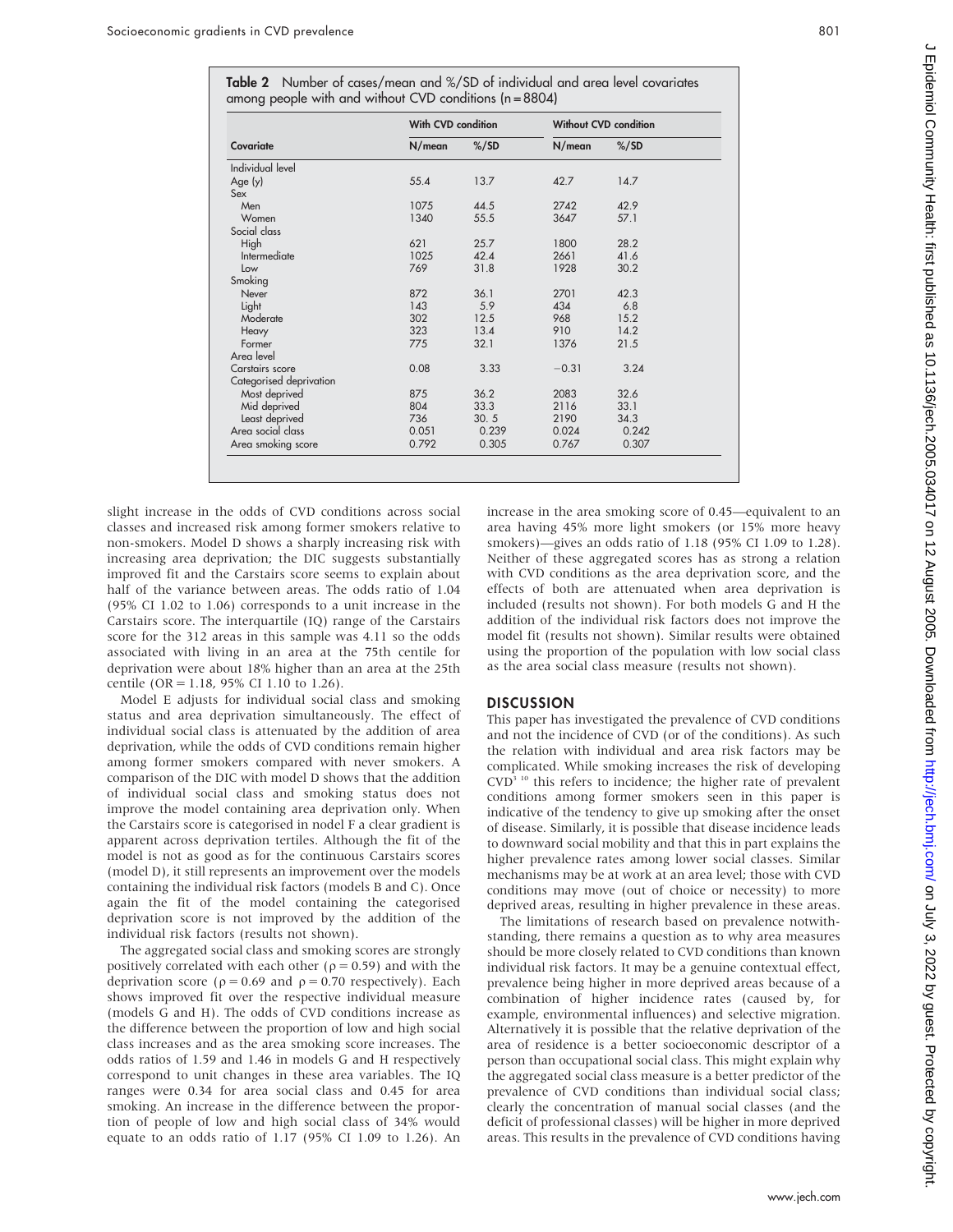| Covariate                         | Model A   |                | Model B   |                              | Model C      |                              | Model D   |                |
|-----------------------------------|-----------|----------------|-----------|------------------------------|--------------|------------------------------|-----------|----------------|
|                                   | <b>OR</b> | (95% CI)       | <b>OR</b> | (95% CI)                     | <b>OR</b>    | (95% CI)                     | <b>OR</b> | (95% CI)       |
| Individual level                  |           |                |           |                              |              |                              |           |                |
| Social class (baseline            |           |                |           |                              |              |                              |           |                |
| high)                             |           |                |           |                              |              |                              |           |                |
| Intermediate                      |           |                | 1.10      | (0.97, 1.26)                 |              |                              |           |                |
| Low                               |           |                | 1.19      | (1.03, 1.37)                 |              |                              |           |                |
| Smoking (baseline                 |           |                |           |                              |              |                              |           |                |
| never)                            |           |                |           |                              |              |                              |           |                |
| Light                             |           |                |           |                              | 1.17<br>0.99 | (0.94, 1.46)                 |           |                |
| Moderate                          |           |                |           |                              | 1.08         | (0.84, 1.17)                 |           |                |
| Heavy<br>Former                   |           |                |           |                              | 1.18         | (0.91, 1.27)<br>(1.03, 1.34) |           |                |
| Area level                        |           |                |           |                              |              |                              | 1.04      | (1.02, 1.06)   |
| Carstairs score                   |           |                |           |                              |              |                              |           |                |
| Categorised deprivation           |           |                |           |                              |              |                              |           |                |
| (baseline least deprived)         |           |                |           |                              |              |                              |           |                |
| Mid-deprived                      |           |                |           |                              |              |                              |           |                |
| Most deprived                     |           |                |           |                              |              |                              |           |                |
| Area social class                 |           |                |           |                              |              |                              |           |                |
| Area smoking score                |           |                |           |                              |              |                              |           |                |
| Variance between                  | 0.035     | (0.004, 0.079) | 0.034     | (0.006, 0.077)               | 0.041        | (0.007, 0.087)               | 0.018     | (0.000, 0.054) |
| areas (95% CI)                    |           |                |           |                              |              |                              |           |                |
| <b>DIC</b>                        | 9106.4    |                | 9104.5    |                              | 9105.8       |                              | 9088.1    |                |
|                                   | Model E   |                | Model F   |                              | Model G      |                              | Model H   |                |
| Individual level                  |           |                |           |                              |              |                              |           |                |
| Social class (baseline            |           |                |           |                              |              |                              |           |                |
| high)                             |           |                |           |                              |              |                              |           |                |
| <i><u><b>Intermediate</b></u></i> | 1.07      | (0.94, 1.22)   |           |                              |              |                              |           |                |
| Low                               | 1.13      | (0.98, 1.31)   |           |                              |              |                              |           |                |
| Smoking (baseline                 |           |                |           |                              |              |                              |           |                |
| never)                            |           |                |           |                              |              |                              |           |                |
| Light                             | 1.14      | (0.91, 1.42)   |           |                              |              |                              |           |                |
| Moderate                          | 0.93      | (0.79, 1.10)   |           |                              |              |                              |           |                |
| Heavy                             | 1.00      | (0.84, 1.17)   |           |                              |              |                              |           |                |
| Former                            | 1.17      | (1.04, 1.33)   |           |                              |              |                              |           |                |
| Area level                        |           |                |           |                              |              |                              |           |                |
| Carstairs score                   | 1.04      | (1.02, 1.06)   |           |                              |              |                              |           |                |
| Categorised deprivation           |           |                |           |                              |              |                              |           |                |
| (baseline least deprived)         |           |                | 1.13      |                              |              |                              |           |                |
| Mid-deprived<br>Most deprived     |           |                | 1.32      | (0.99, 1.30)<br>(1.15, 1.51) |              |                              |           |                |
| Area social class                 |           |                |           |                              | 1.59         | (1.28, 1.99)                 |           |                |
| Area smoking score                |           |                |           |                              |              |                              | 1.46      | (1.22, 1.74)   |
| Variance between                  | 0.023     | (0.001, 0.058) | 0.029     | (0.002, 0.074)               | 0.023        | (0.001, 0.058)               | 0.027     | (0.002, 0.066) |
| areas (95% CI)                    |           |                |           |                              |              |                              |           |                |
|                                   |           |                |           |                              |              |                              |           |                |

**Table 3** Parameter estimates for models containing individual social class and smoking, area deprivation, and social class

a lower correlation with a person's social class than with the social class of their neighbours. Or it may be that the level of deprivation of the area of residence is a marker for risk accumulated throughout the lifecourse—the direct and indirect consequences of deprivation in earlier life as well as an accumulation of social circumstances.<sup>13 31</sup>

Although there is no dose-response relation between current smoking and the prevalence of CVD conditions, at an area level there is a positive correlation; people living in

## What this paper adds

- Previous studies have shown the incidence and prevalence of cardiovascular disease to be linked to individual and area socioeconomic characteristics
- Cardiovascular disease in Scotland is more strongly patterned by area than by individual characteristics
- N Aggregating individual social or behavioural risk factors to the area level strengthens the relation with individual cardiovascular disease prevalence

areas in which more people smoke, and smoke more heavily, are more likely to have a CVD condition. This is another example where the aggregated characteristics of neighbours are more informative than those of the person. The reason for this is again likely to be the correlation between the individual measure and area deprivation; in deprived areas more people are likely to smoke and to smoke more heavily. So there may be a difference in meaning (and interpretation) between an individual measure and its aggregated counterpart.

The fact that the relation between the outcome and an aggregated (area level) variable may be stronger than that with the individual variable is worth further consideration for those involved in the analysis of survey data. Even in the

## Policy implications

The strong association of poor health with area deprivation means that interventions may be more successful if their targets are based on area rather than individual characteristics